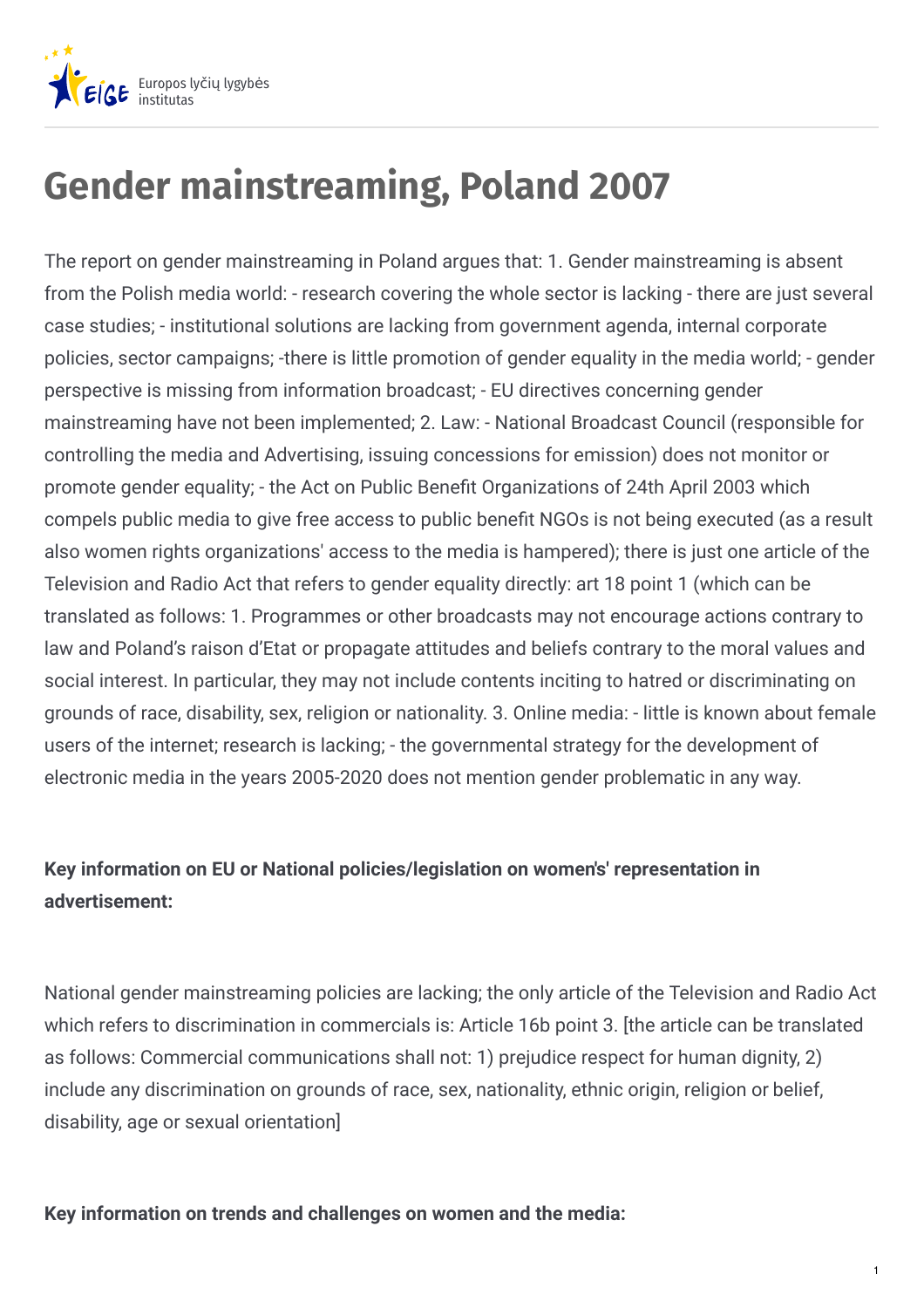1. Attitude of the media towards gender equality - the androcentic perspective is a norm in the media: - the attitude towards gender equality is generally unwelcoming with the exception of leftwing or culturally liberal media (which promote it) and right wing media (which picture feminism as a threat to the nation); - women experts are often identified with social, family or children problematic; - gender related problematic in the media is most often: domestic violence, sexual harassment, women politicians, gender equality at work, glass ceiling, women and public life, men and housework; - problematic of women rights and problems is ghettoed; - problems of sexual minorities are marginal in the media; - problems of groups such as the elderly, where women account for the majority, are marginal in the media; - in the press and advertising campaigns women are frequently pictured as victims of symbolic and physical violence; - very often feminists and feminist actions are presented in negative light; - gender equality policies introduced in other countries are often mocked or pictured as nonsense, little effort is made to understand their rationale) - there are no significant differences between public and private media with respect to gender equality; 2. Women as decision-makers in the media: Women advance to decision-making positions in the press about twice less often than men; the exception are the 10 most widely read women magazines where women editors in chief account for 60% and 100% of deputy editors in chief) 3. commercials: women pictured most often as sexual objects or housekeepers (no exact data cited);

#### **Key stakeholders mentioned:**

Polish government, National Broadcasting Council, EU Commission, Public Television

**Format:** pdf

### **Weblinks**

[PDF](http://www.kapitalludzki.gov.pl/download/gfx/kapitalludzki/pl/defaultmultilistaplikow/186/2/1/raport_polityka_rownosci_plci_raport.pdf) the contract of the contract of the contract of the contract of the contract of  $\mathbb Z$ 

#### [PDF](http://www.kapitalludzki.gov.pl/download/gfx/kapitalludzki/pl/defaultmultilistaplikow/186/2/1/raport_polityka_rownosci_plci_raport.pdf) the contract of the contract of the contract of the contract of the contract of  $\mathbb Z$

2